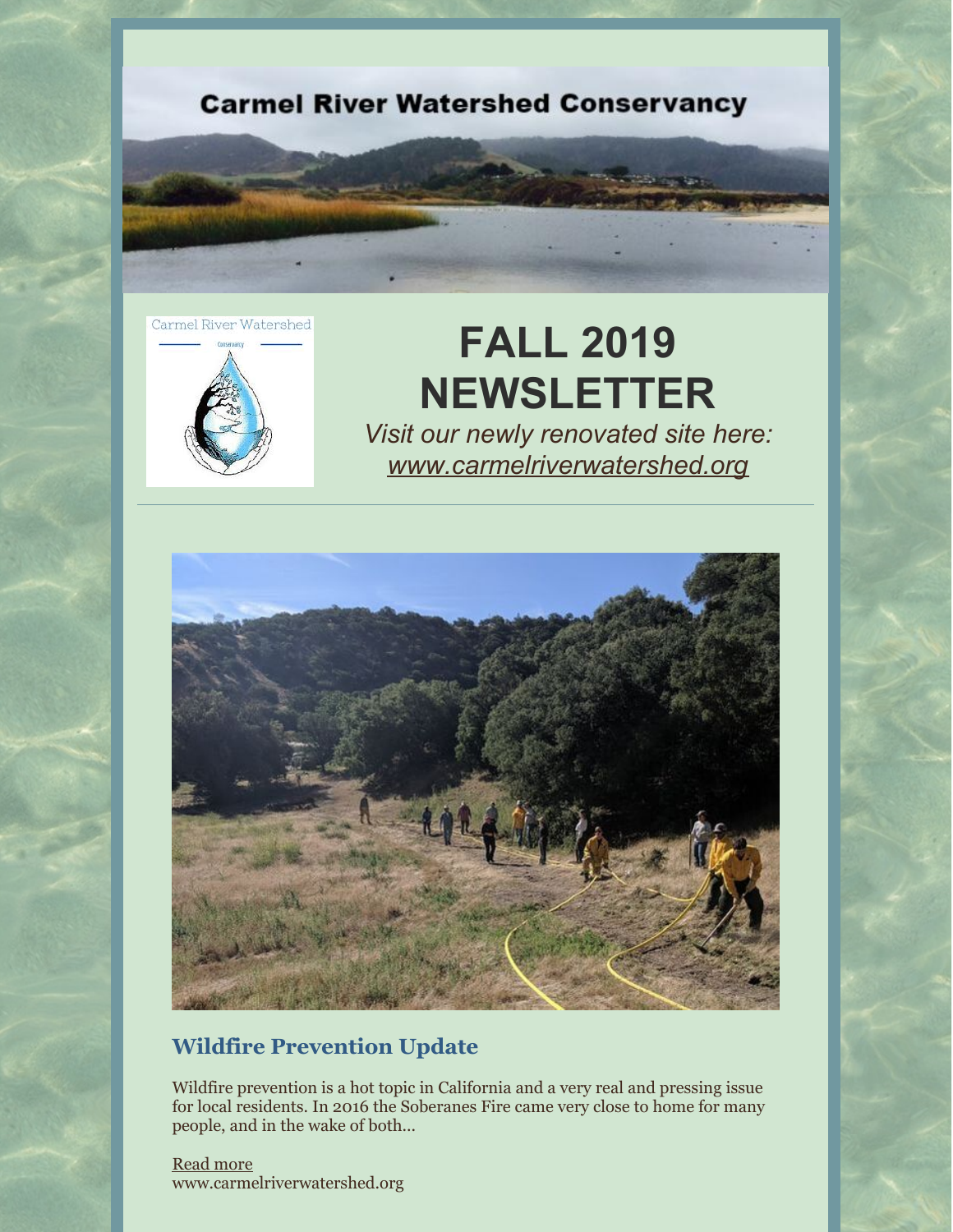

#### **Steelhead Populations and Rescues Update in the Carmel...**

This year 129 steelhead trout made it back from the ocean into the River and 126 made it over the Los Padres Dam. This is a dramatic increase over 2018 and a good sign for both the species and the...

[Read](http://www.carmelriverwatershed.org/latest-news/steelhead-populations-and-rescues-update-in-the-carmel-river-for-2019) more www.carmelriverwatershed.org



# RIVER PARTNER CARMEL RIVER WATERSHED CONSERVANCY

**Developments in Our Business Sponsorship Program**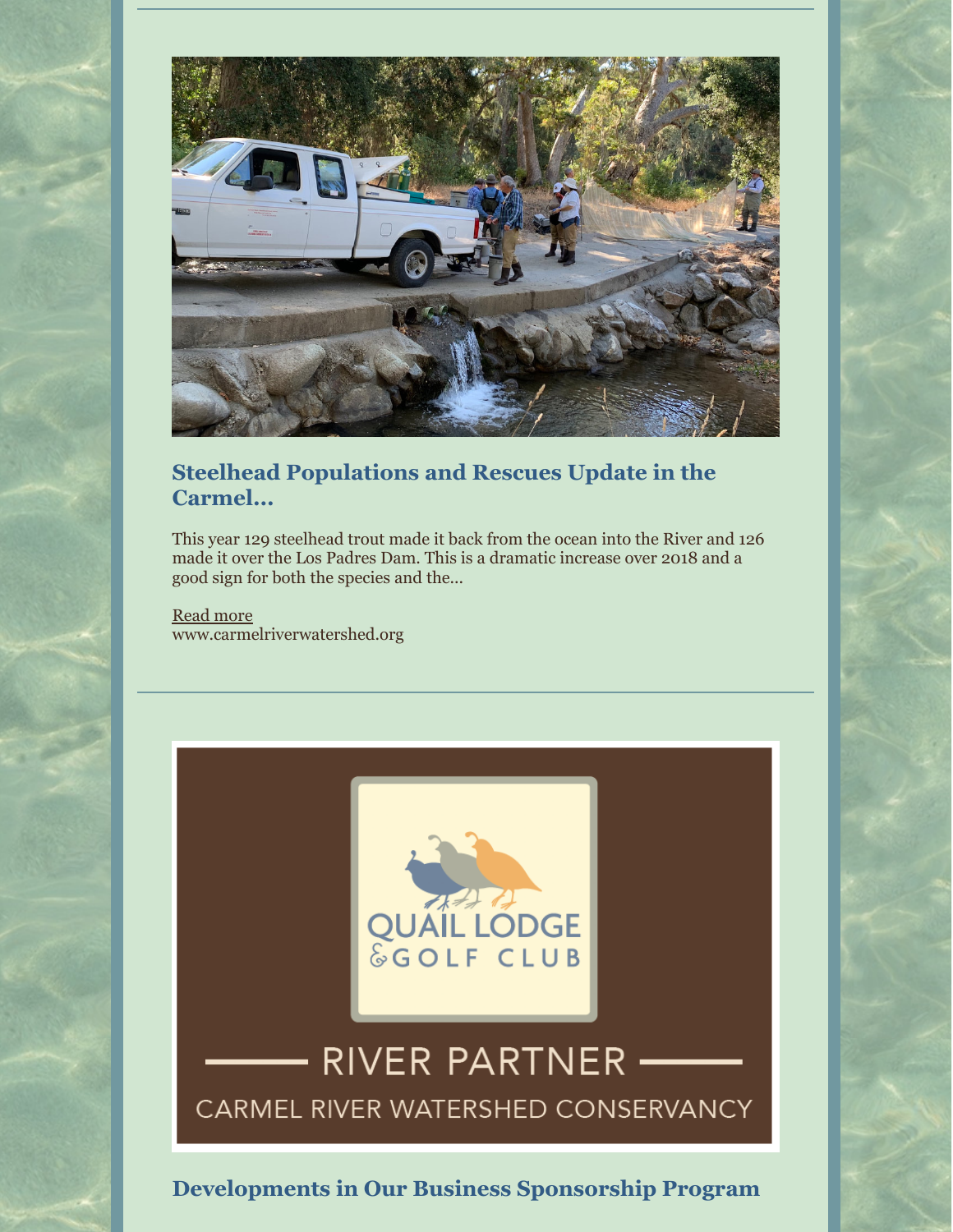The mock up of the new business sponsor sign is now complete. Existing and new sponsors now have the option of being highlighted as "River Partners" on the current educational signs posted at the...

[Read](http://www.carmelriverwatershed.org/latest-news/developments-in-our-business-sponsorship-program) more www.carmelriverwatershed.org



### **Intern spotlight - meet Ella McDougall**

Ella McDougall worked with CRWC for a year and a half as the Lawson Little III Memorial Watershed Intern. She had a wide range of responsibilities that included creating education curriculum and...

[Read](http://www.carmelriverwatershed.org/latest-news/intern-spotlight-meet-ella-mcdougall) more www.carmelriverwatershed.org

**WATERSHED EDUCATION CONTINUES TO FLOURISH**